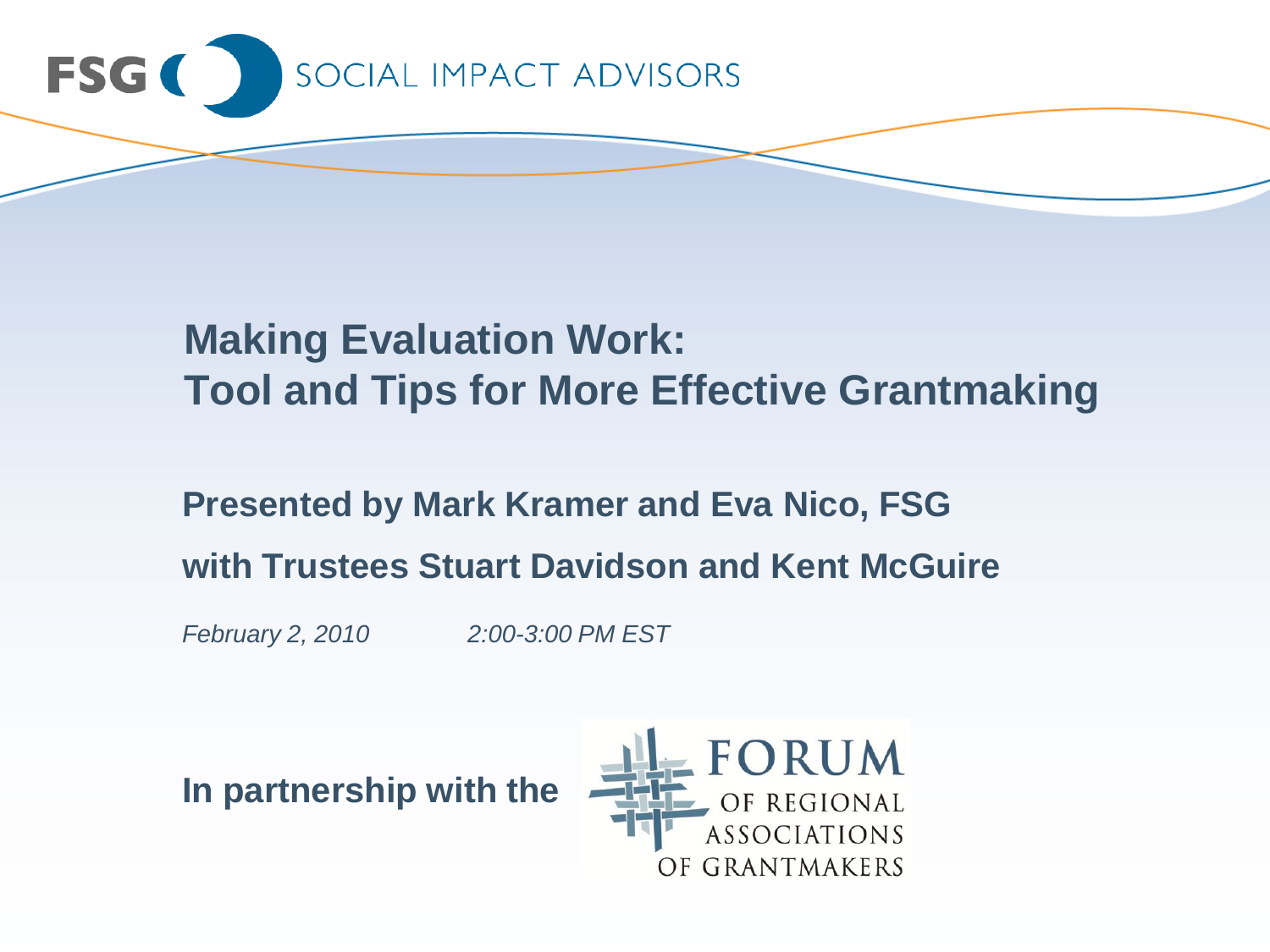## **Agenda**

| $2:00 - 2:05$ | <b>Welcome &amp; Introductions</b><br><b>Mark Kramer, FSG</b>                                                     |
|---------------|-------------------------------------------------------------------------------------------------------------------|
| $2:05 - 2:15$ | <b>Making Evaluation Work: Tools and Tips for</b><br><b>Engaging Trustees on Evaluation</b><br><b>Mark Kramer</b> |
| $2:15 - 2:35$ | A Conversation with Trustees Kent McGuire and<br><b>Stuart Davidson</b><br>With Eva Nico, FSG                     |
| $2:35 - 2:40$ | <b>Recommendations for Solutions</b><br>Eva Nico                                                                  |
| $2:40 - 3:00$ | <b>Audience Q &amp; A</b><br><b>Moderated by Eva Nico</b>                                                         |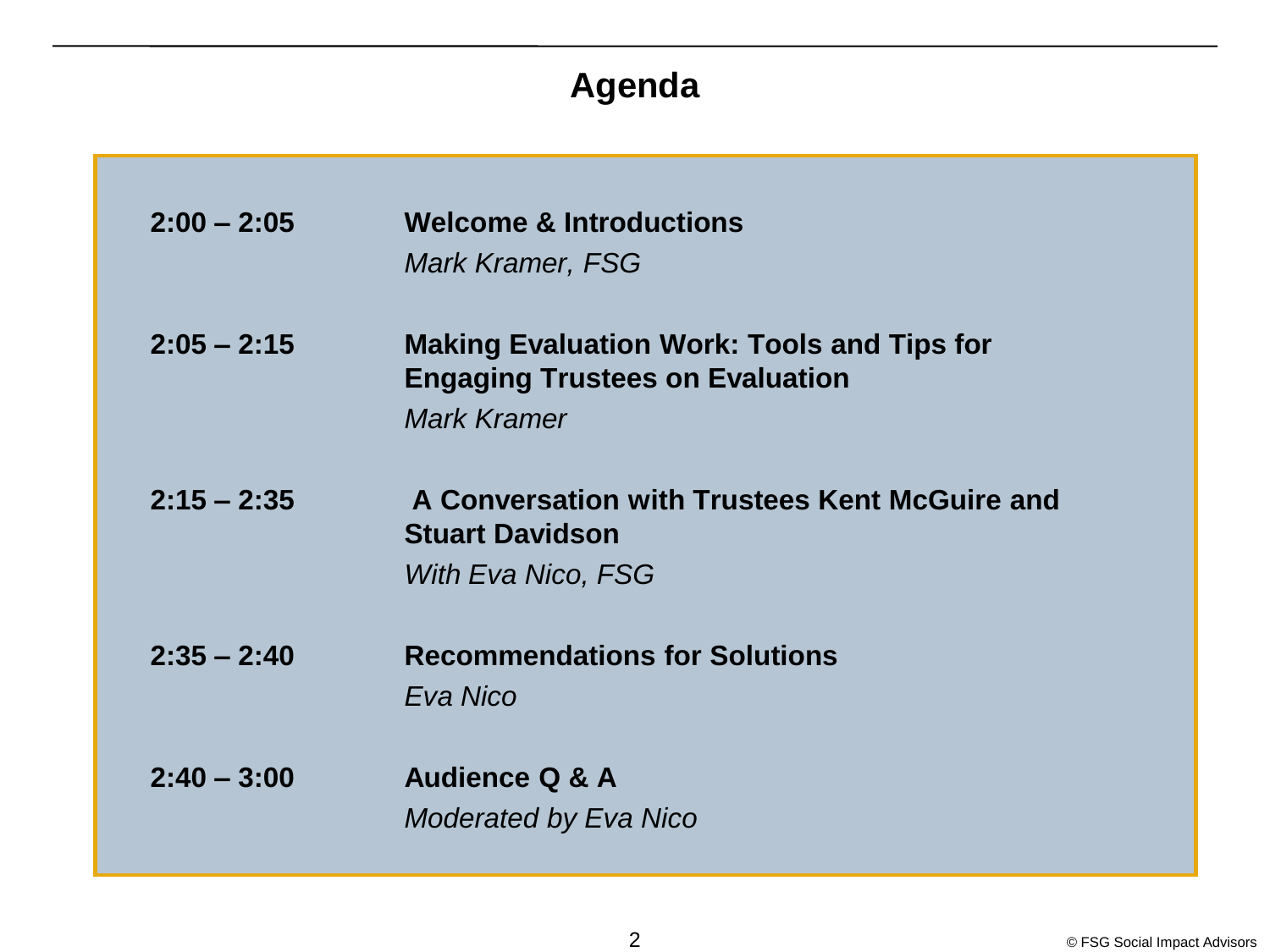## **Introductions**



**Mark Kramer** is the Founder and a Managing Director of FSG, Senior Fellow at Harvard's Kennedy School of Government and the founder and initial Board Chair (2000-2004) of the Center for Effective Philanthropy.



**Eva Nico** is a Director at FSG, with particular experience in strategic planning and evaluation for grantmakers working in the health arena and for community foundations advancing place-based strategies. Prior to joining FSG, Eva was a management consultant with McKinsey & Company and a Rhodes Scholar with a PhD in Physics from Oxford University.



**Stuart Davidson** is a managing partner of Labrador Ventures, an early stage technologyfocused venture capital fund. He serves on the boards of Rockefeller Philanthropy Advisors, Acumen Fund, and REDF (formerly The Roberts Enterprise Development Fund). He is a trustee of the Woodcock Foundation and a member of the investment committee of the Skoll Foundation.



**C. Kent McGuire, PhD.** serves as the Dean of the College of Education at Temple University. Previously, he was a senior vice president at the MDRC. Dr. McGuire serves on numerous boards including the Institute for Education Leadership; The New Teacher Project; Girard College; National Board for Professional Teaching Standards, and the Wachovia Regional Foundation. Dr. McGuire also served in the Clinton administration as Assistant Secretary of the U.S. Department of Education, and as the education program officer for the Pew Charitable Trusts and the Eli Lilly Endowment.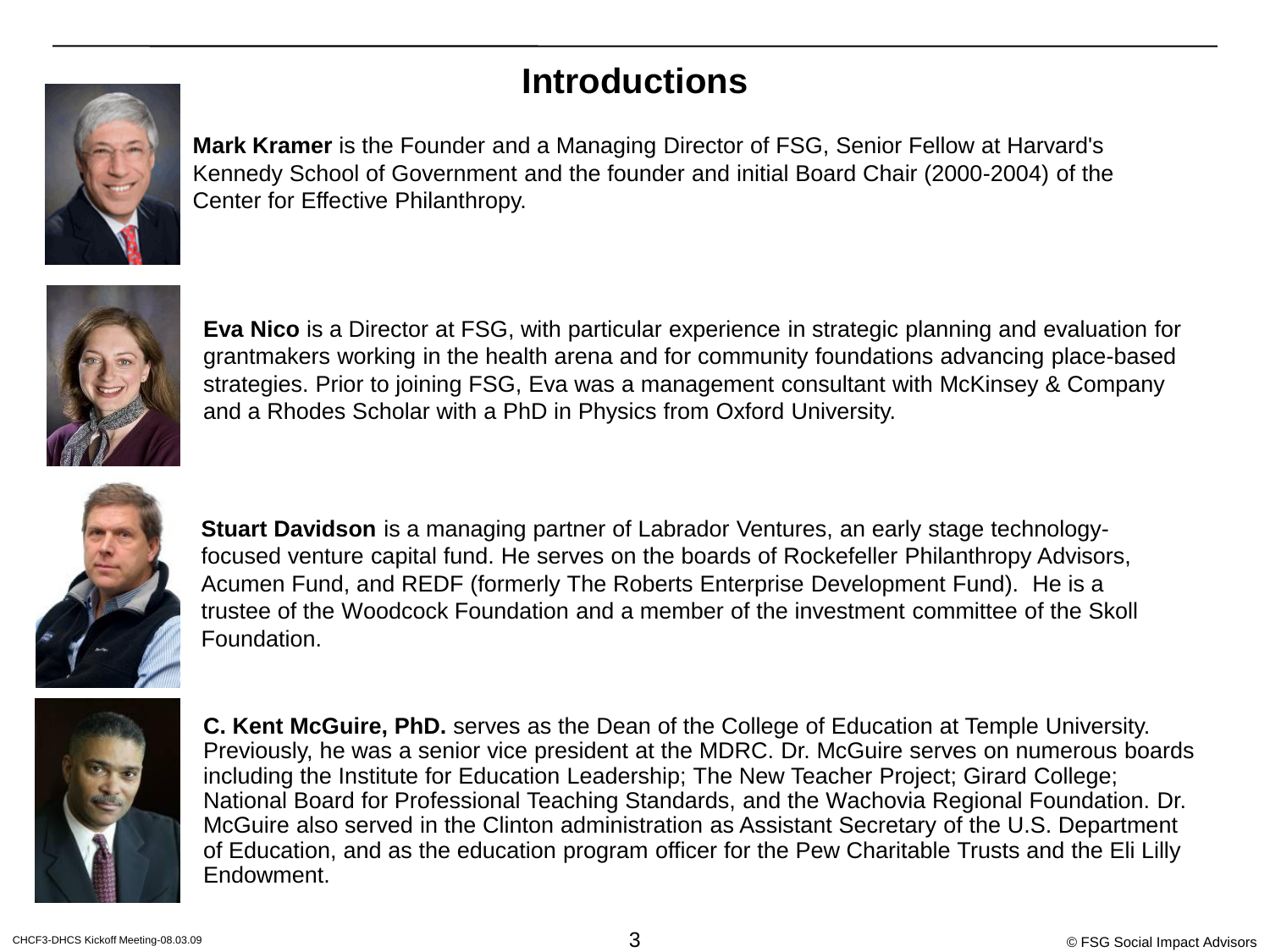## **Trustees Know Evaluation Matters**

#### **Trustees care deeply about impact**

- Understanding results is part of their fiduciary duty
- As foundations strive to improve performance, advance accountability and share knowledge, their desire for evaluation grows
- **Trustees wish that current approaches generated more useful information**
	- Too often, foundation evaluation practices don't align with trustee needs
- **Trustees believe there are ways to improve how we determine the effectiveness of social investments**
	- Many are already using practical and effective approaches today

#### *With funding from the James Irvine Foundation, FSG interviewed dozens of foundation trustees, CEOs and evaluation experts for this research*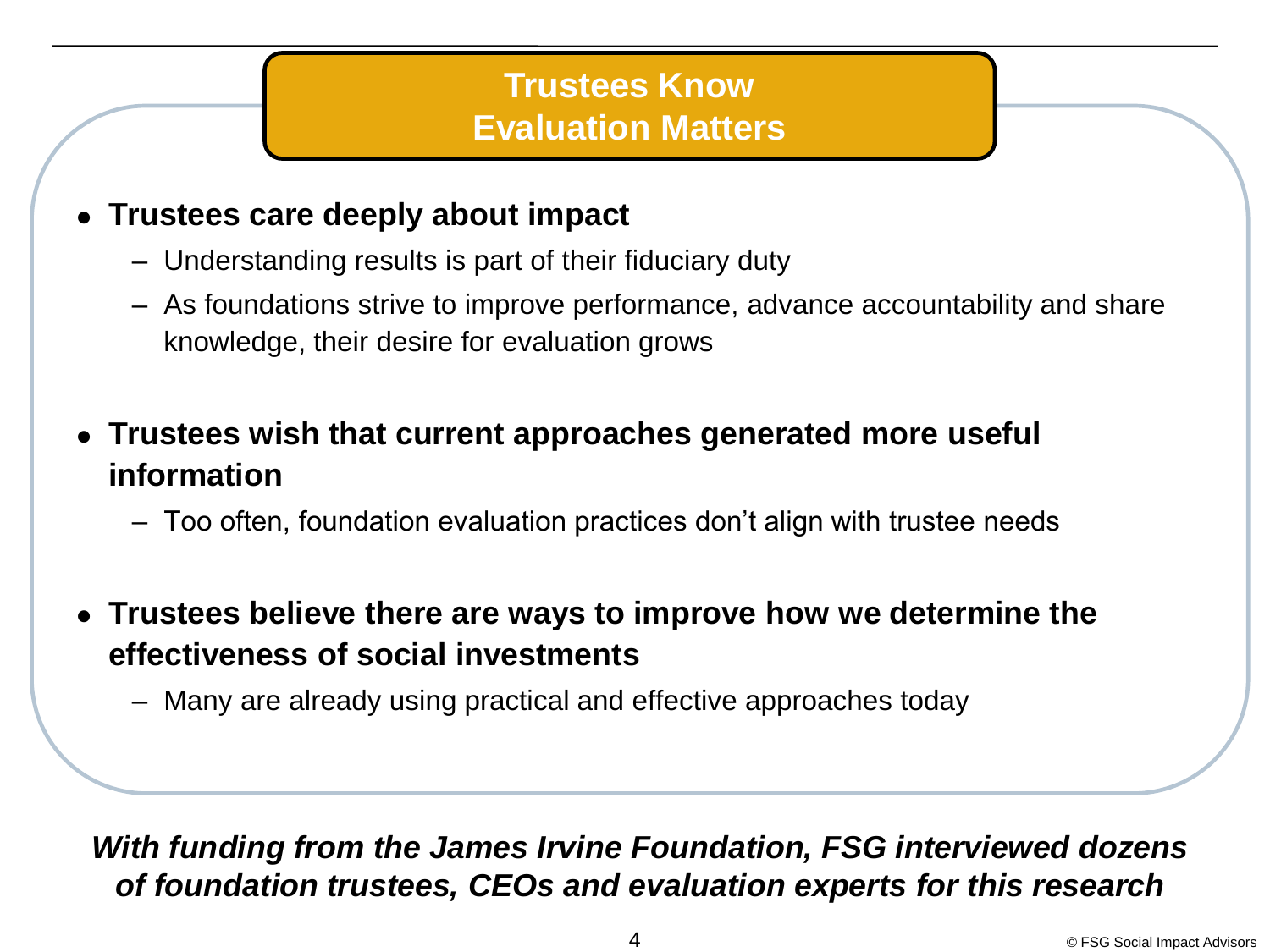### **Challenges in Engaging Trustees in Evaluation**

- **Differing views within the Board on the purpose of evaluation**
	- Grantee accountability
	- Getting credit for a job well done
	- Testing a theory of change
	- Evaluating program staff
- **Disagreement over what evaluation data should look like**
	- Rigorous third party studies
	- Participatory reports
	- Quantitative analysis
	- Focused on the results of the foundation's own funding
- **Uncertainty about how evaluation results should be used**
	- Shifting foundation resources
	- Influencing other funders
- **Lack of time in board meetings**
	- Too busy reviewing the current grant docket and investment performance
- **Poor formatting of reports**
	- Too lengthy
	- Ambiguous conclusions
	- No relevance to immediate decisions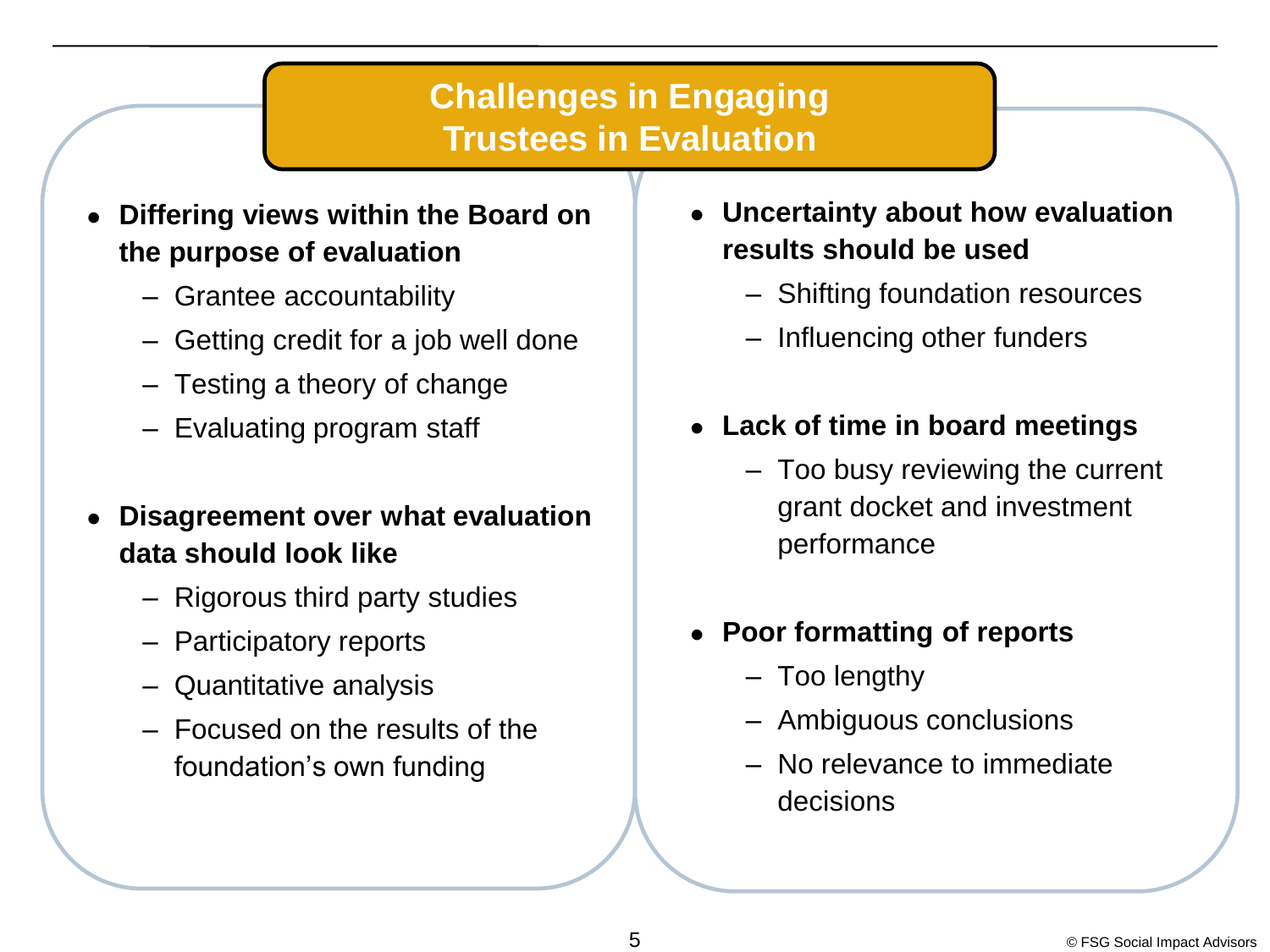### **What Trustees Want From Evaluation**

#### *Evaluation should be practical and focused on learning*

- The most useful evaluations are those that are forward looking and tied to upcoming decisions
- Real-time reports to allow for midcourse corrections and organizational learning
- Insights that other foundations across the field can run with for a ripple effect

#### *Give me a clear, big picture — with numbers*

- Many trustees expect the same analytical rigor they know from business and academia
- Trustees need evaluation data on program strategy or foundation performance, not just individual grants
- Social impact may be difficult to describe with quantitative data, but this is no excuse not to measure

#### *It's more about results than recognition*

- Getting credit is nice, but it shouldn't be the reason for doing evaluation
- Most trustees want to know whether the foundation's efforts have contributed to reaching its goals

#### *We want the truth, even if it is uncomfortable*

- Trustees, staff members and CEOs all find it painful to face and disclose disappointing results
- Evaluators also hesitate to share negative findings candidly with their clients
- Though these conflicts of interest often go unspoken, they are real, and they threaten the existence and utility of evaluation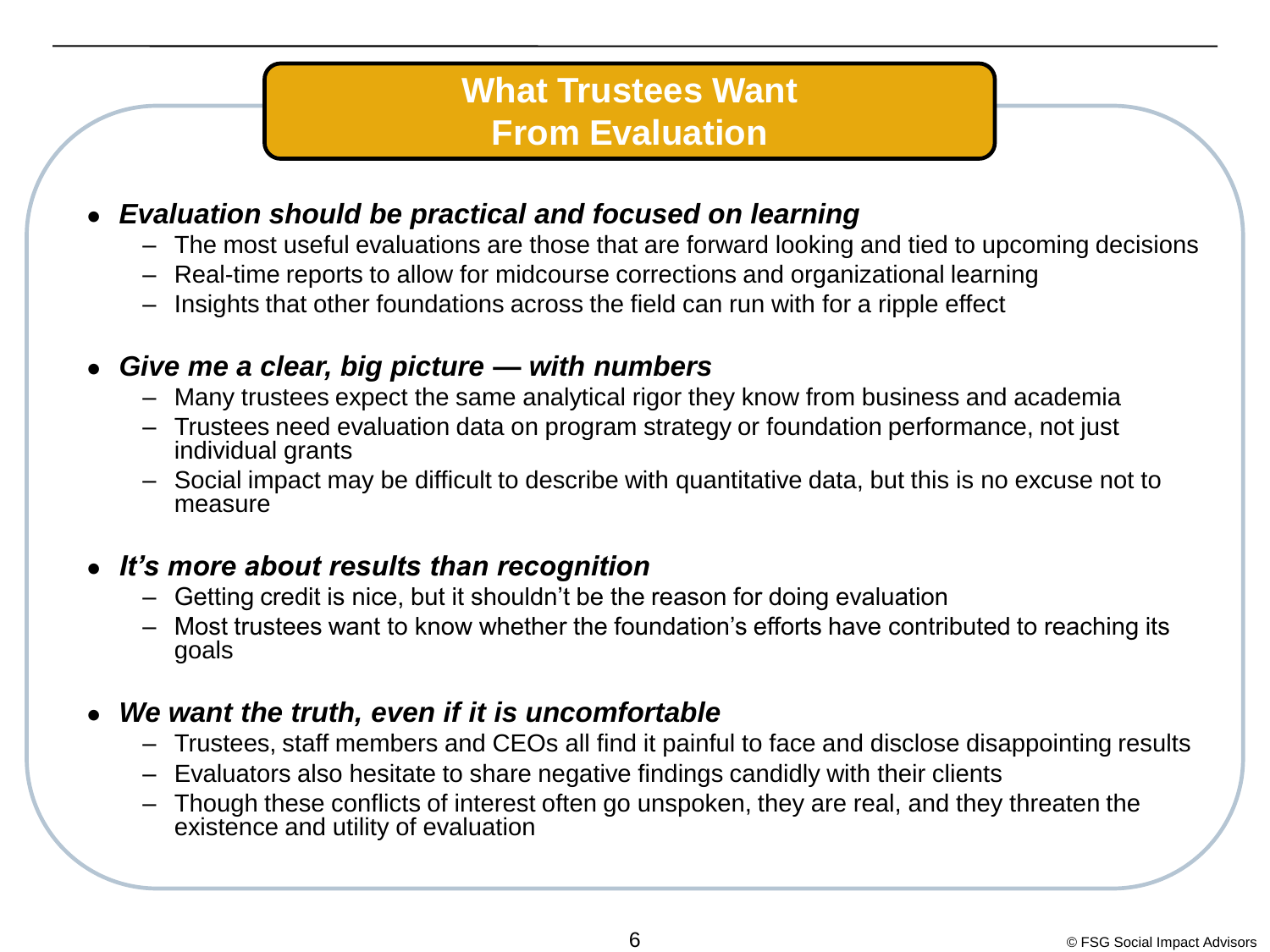## **Reaching Agreement on Critical Issues**

#### **Purpose: Why should we evaluate?**

– Agreeing on purpose is the most important first step in setting an effective evaluation strategy

#### *Method: How should we evaluate?*

- Being clear about what kinds of data "count" as evaluation is essential to productive discussions
- Unless evaluation information is actually used in making decisions, staff and grantees will only provide perfunctory reporting
- It is important to surface trustee attitudes about evaluation uses in advance of confronting an actual decision

#### *Cost: How much should we invest in evaluation?*

- It's satisfying to see as much money as possible go to grants evaluation costs can be seen as unnecessary overhead
- If evaluation data enables the staff and board to direct grant funds more effectively, and helps other funders or grantees become more effective, the costs are well justified
- Conversely, commissioning expensive studies that never influence future decisions is ill advised

### *FSG developed a survey and discussion guide to help you to engage trustees on these evaluation questions*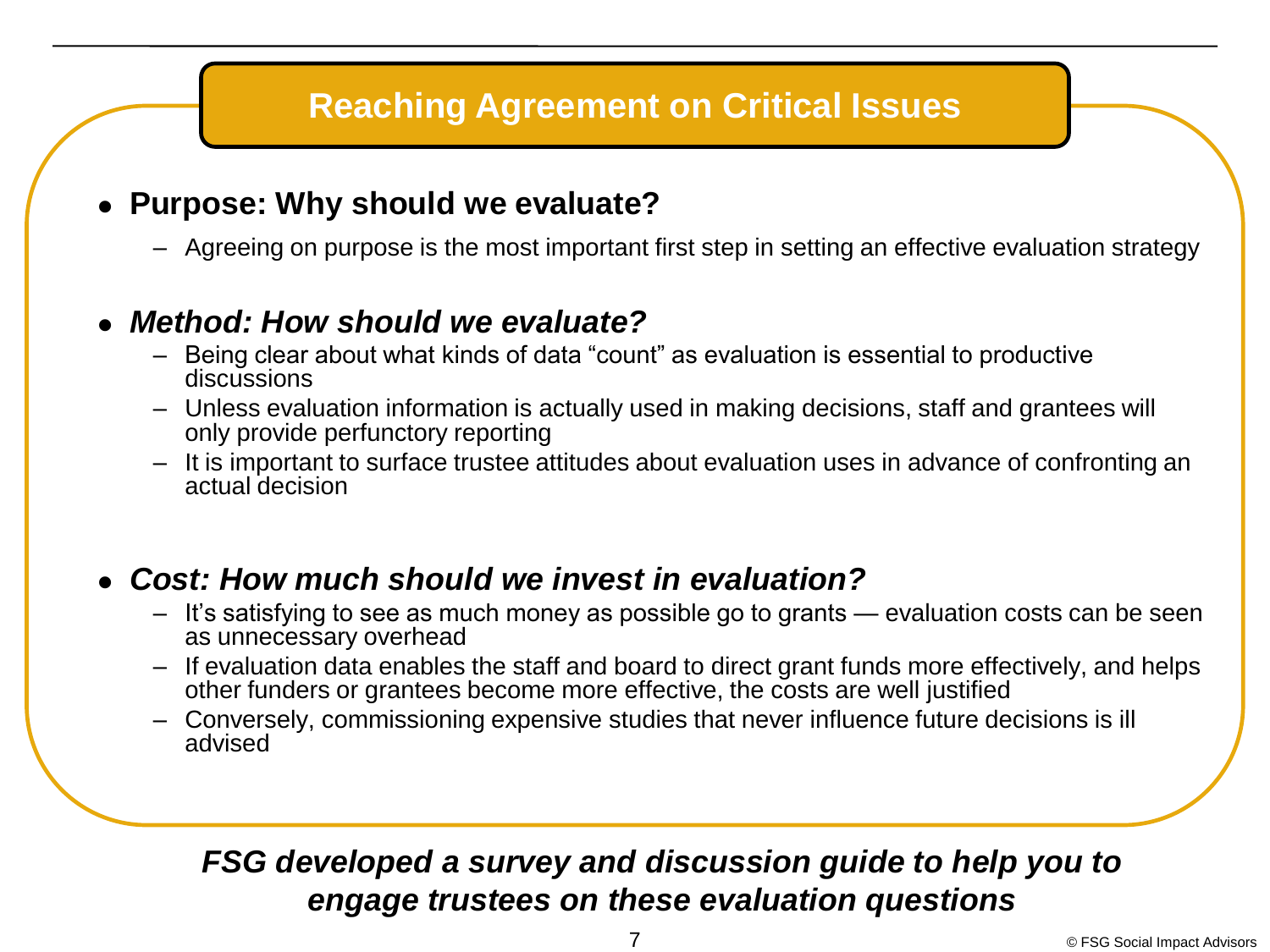### **Conversations with Stuart Davidson and C. Kent McGuire,**

*Followed by questions, moderated by Eva Nico and Mark Kramer, FSG*



*Stuart Davidson Managing Partner, Labrador Ventures* 



*C. Kent McGuire Dean of the College of Education, Temple University*





*Eva Nico Mark Kramer*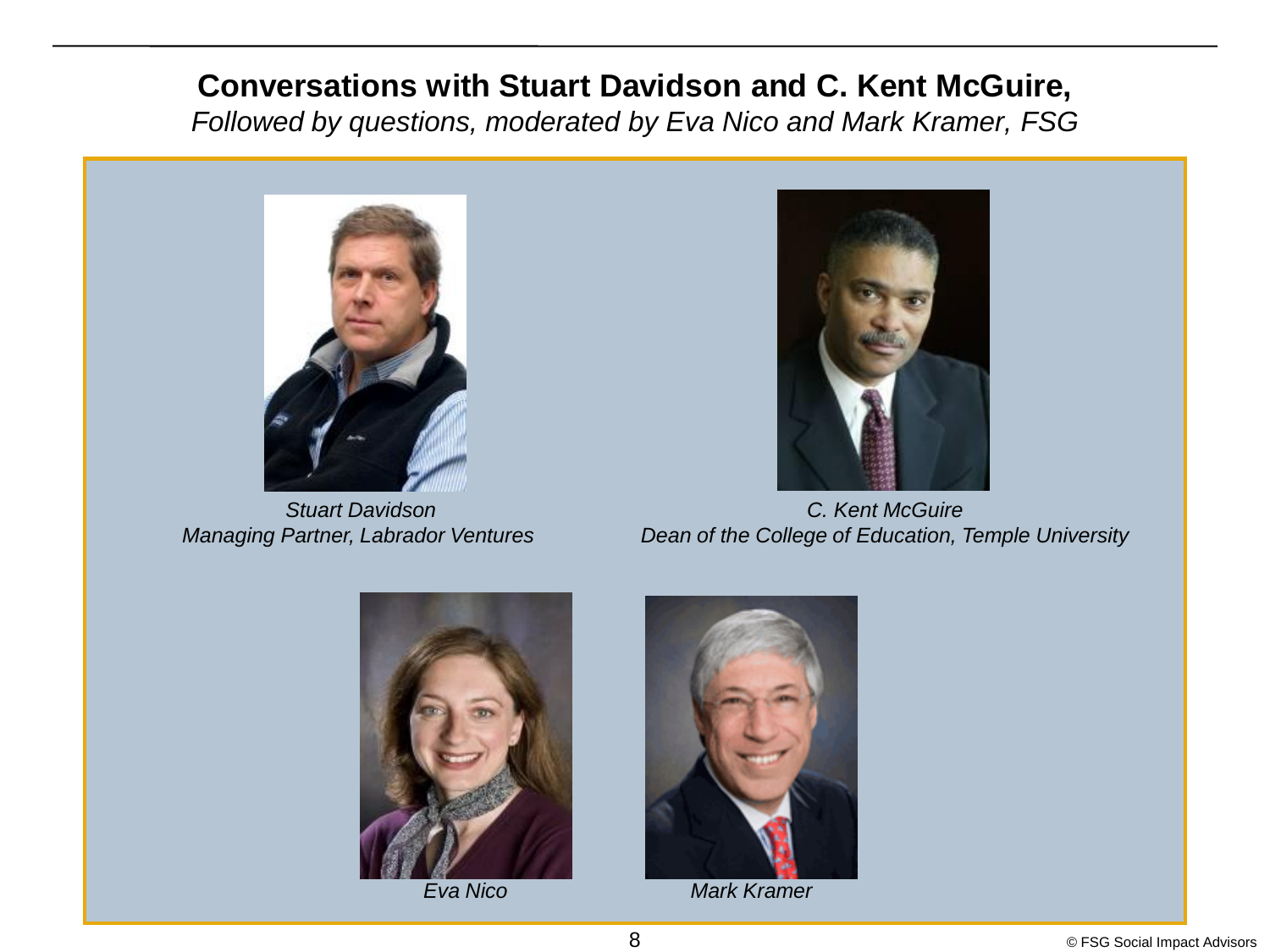## **What Keeps Evaluation from Working? Steps to Consider for Handling Common Issues**

## **There Isn't Enough Time to Discuss Evaluation Results**

- **Set aside one board meeting** or retreat per year to reflect on strategy and evaluation results
- **Free up time** by using a consent agenda to approve more routine grants in advance and decreasing grant-approval time during the meeting
- **Form a board subcommittee** to delve more deeply into evaluation results and report back a summary of key findings at full board meetings
- **Redefine the board's role:** Instead of making decisions on all grants, focus the board on major funding commitments and program strategy

.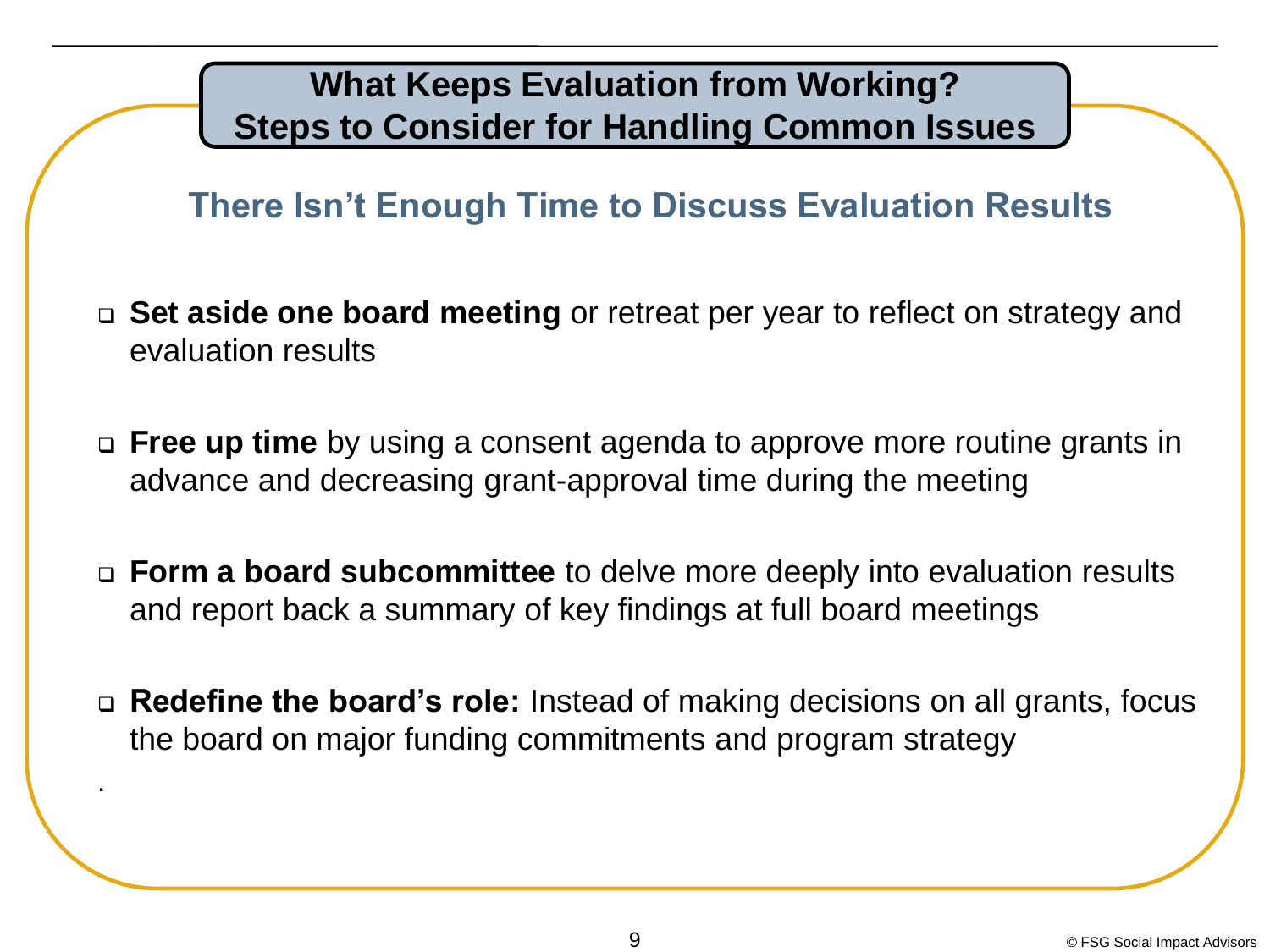## **What Keeps Evaluation from Working? Ideas to Consider for Handling Common Issues**

## **Evaluation Results Are Not Actionable**

- **Plan for evaluation before you approve a grant.** Engage board members early on in specifying the intended outcomes and agreeing on the evaluation process to ensure that their questions are answered by the evaluation
- **Anticipate key decision points.** Match the timing of evaluation information to board decisions. Will evaluation data be known before the grant is up for renewal?
- **Cultivate a pragmatic attitude toward data collection.** Discuss which kinds of information would be "reliable enough" to support a decision
- **Create a learning agenda.** Identify what you need to learn to test your assumptions and how the data will be collected and analyzed to get the answers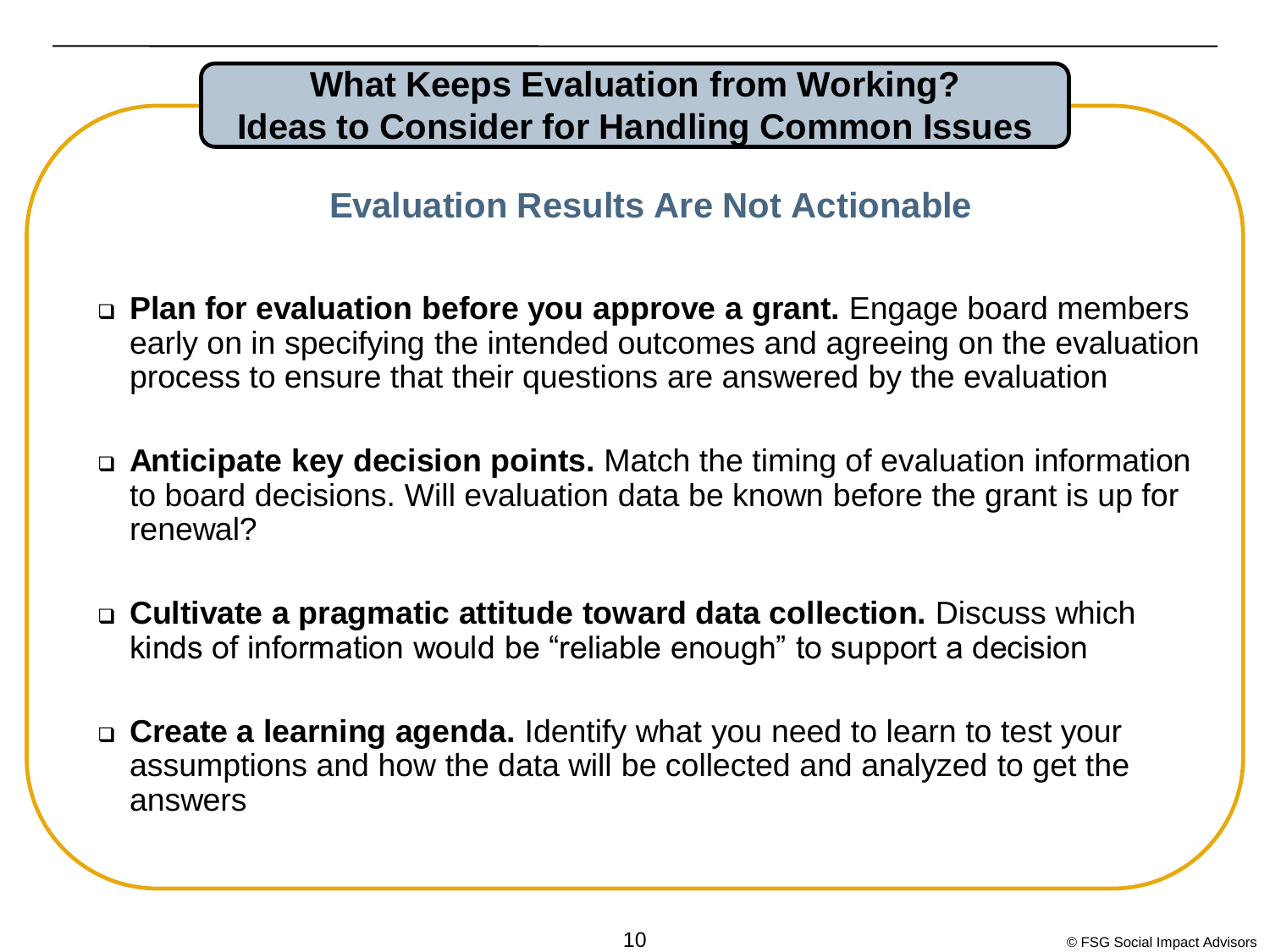## **What Keeps Evaluation from Working? Ideas to Consider for Handling Common Issues**

## **Information Isn't Presented in a Helpful Format**

- **Distill evaluation results** into a short summary that highlights the most relevant findings in jargon-free language
- **Invite the evaluator and the program officer to the board meeting** and encourage a dialogue between them
- **Layer information** by providing brief summaries or dashboards for all trustees, and more in-depth analysis for those that want it
- **Repackage data** by hiring communications experts to summarize and interpret evaluation results for different audiences such as trustees, other funders, or the media
- **Hire expert narrators** such as storytellers or journalists to gather evaluation information and present it in a compelling manner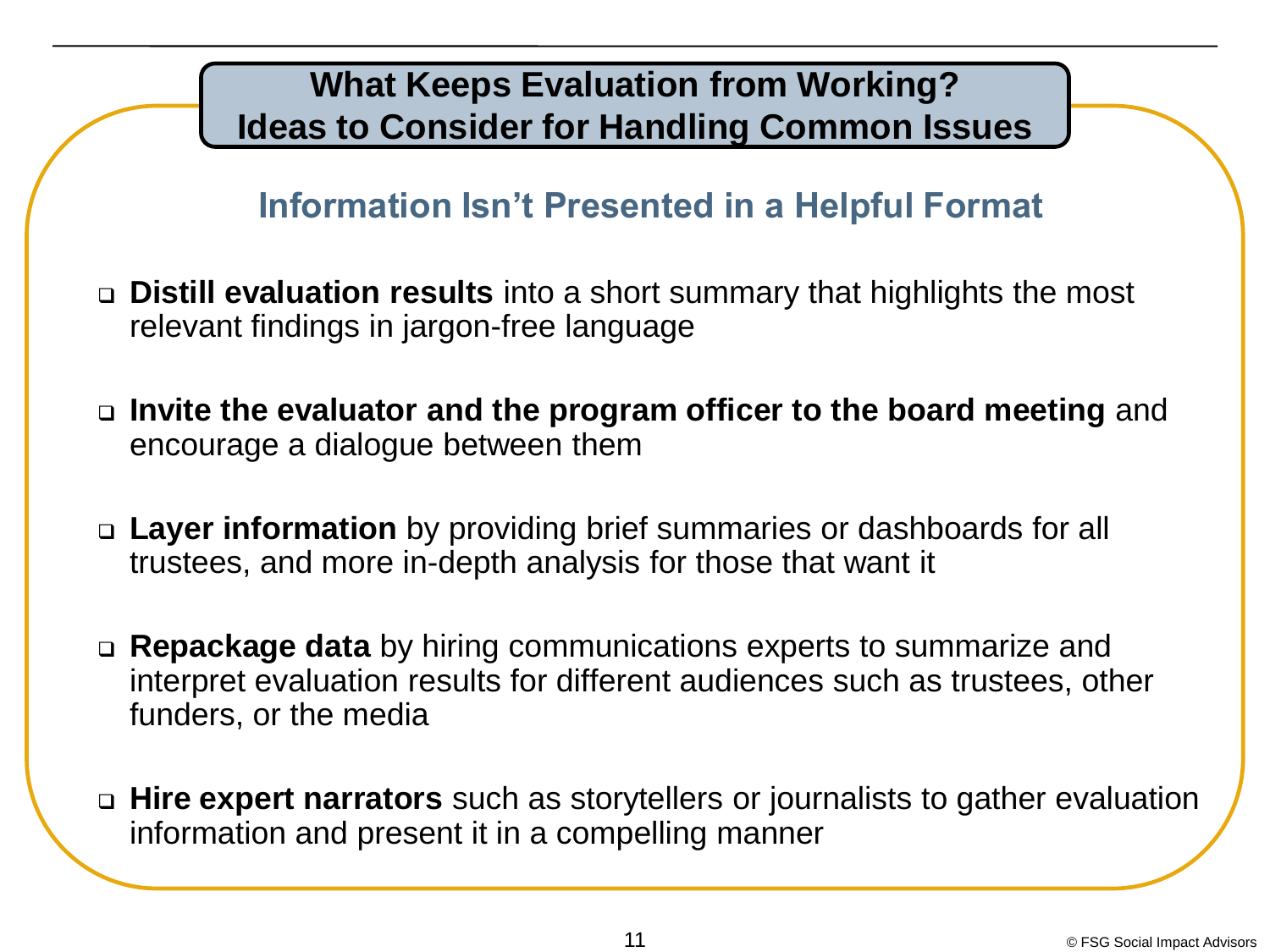### **Questions?** *Moderated by Eva Nico, FSG*



*Stuart Davidson Managing Partner, Labrador Ventures* 



*Mark Kramer*



*C. Kent McGuire Dean of the College of Education, Temple University*



*Eva Nico*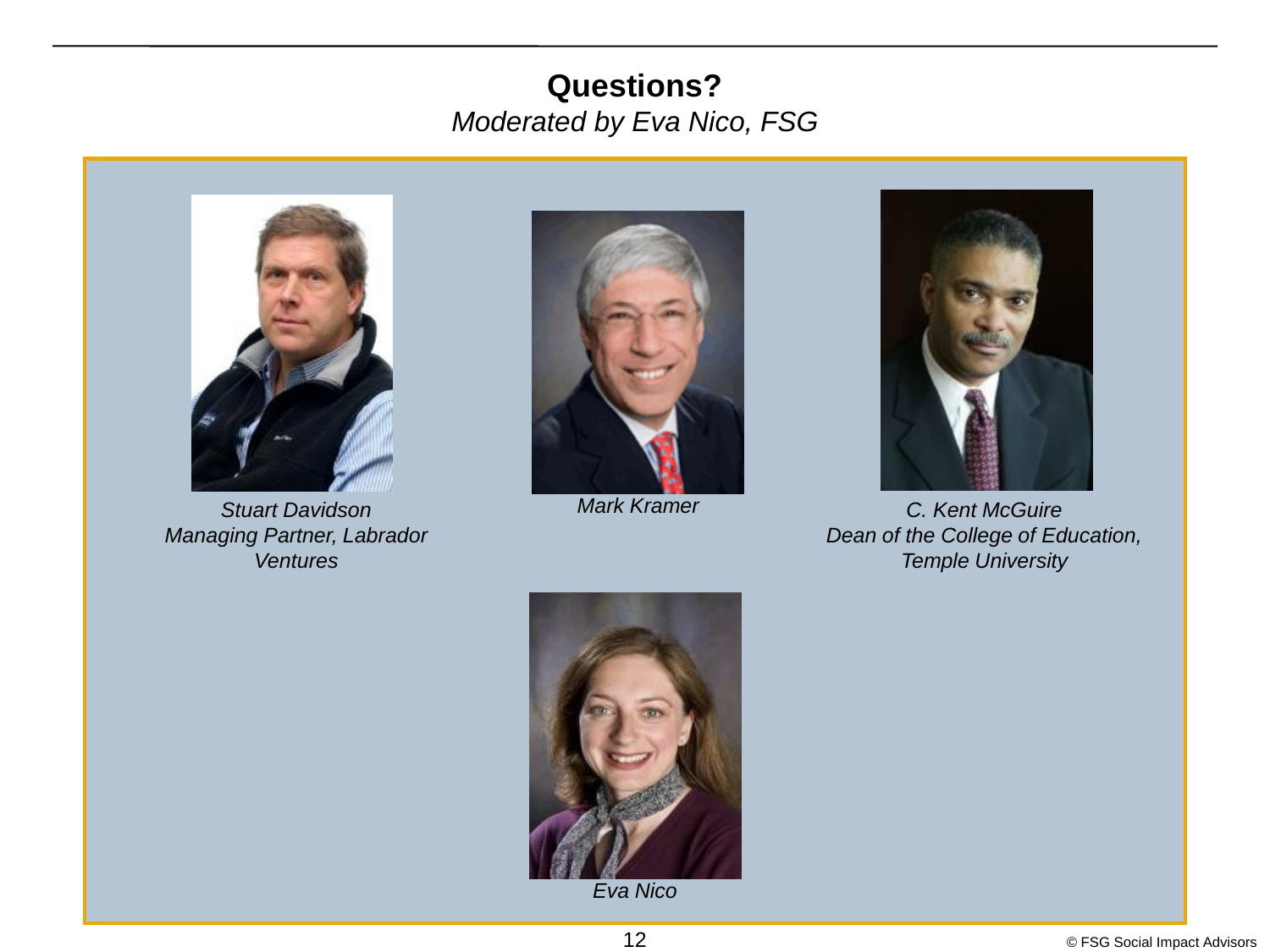## **The Trustee Evaluation Toolkit Materials**



#### **Resources: Learn about evaluation practices**

**What's the Difference?** *How Foundation Trustees View Evaluation*  Highlights of key findings from interviews about evaluation with dozens of foundation trustees, CEOs and evaluation experts.



#### **Snapshots** *How Foundation Trustees Use Evaluation*

Brief case studies that show how foundation trustees are successfully employing different types of evaluation for a variety of purposes.



#### **Tools: Examine your evaluation process**

**Let's Consider Evaluation** *A Self-Assessment Tool for Foundation Trustees.* Complete this simple survey to capture trustee points of view on evaluation purpose, method and cost at your foundation.



#### **Let's Discuss Evaluation** *A Framework for Trustee Conversations* and *A Facilitator's Guide*  Generate dialogue on evaluation and compare trustee points of view with research findings from the field. A companion piece helps the facilitator plan and lead the discussion.



#### **Let's Make Evaluation Work** *A Planning Guide for Foundation Trustees*

Unravel common evaluation issues and identify strategies others have used that might work for your foundation. Create a custom action plan for improving performance through evaluation.

### *These are available for free download at www.fsg-impact.org,*

### *please see "Ideas" → "Evaluation"*